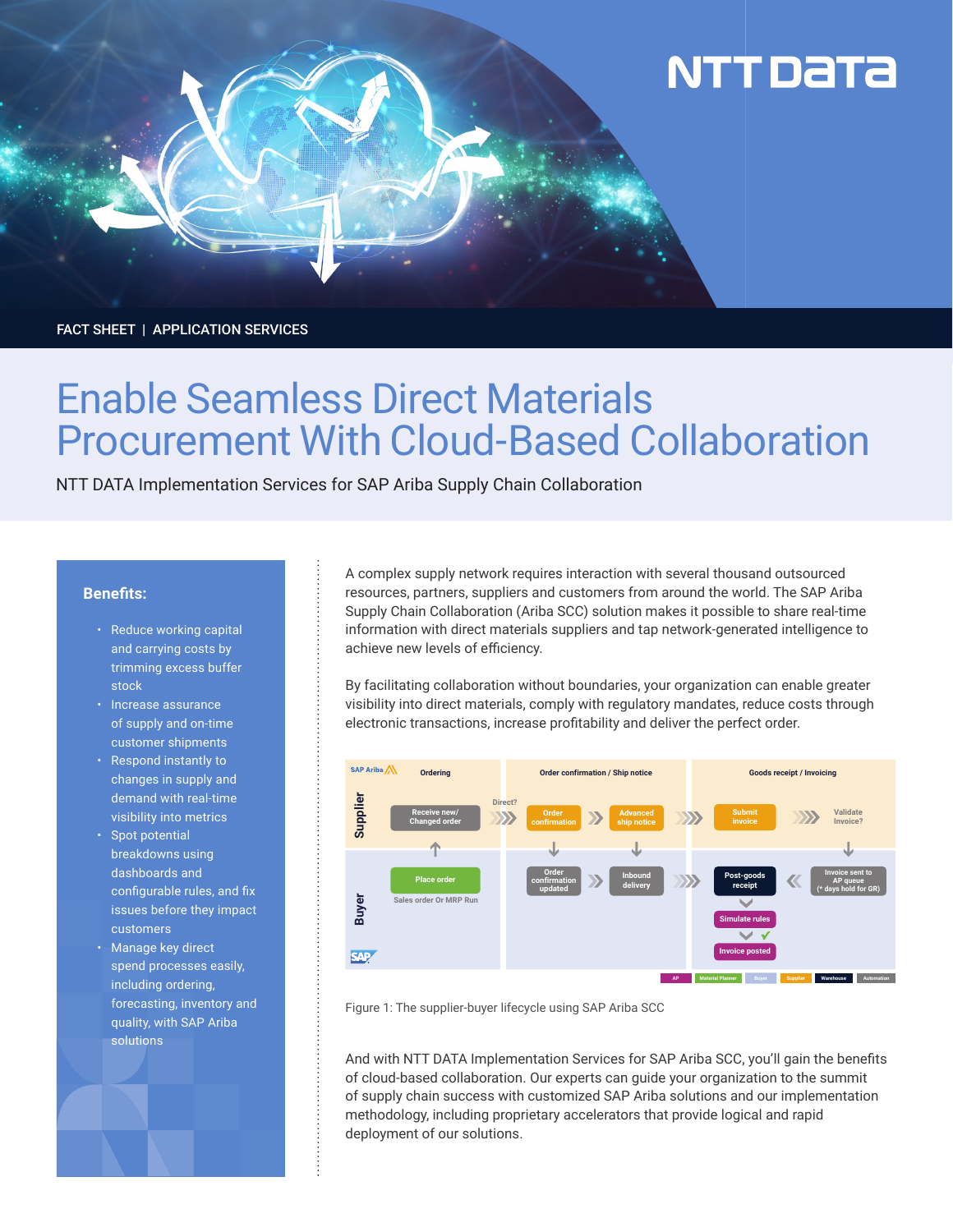## Implementation Services for SAP Ariba Supply Chain Collaboration

Based on decades of supply chain expertise across a wide variety of industries and regions, NTT DATA has established a proven methodology for rapid SAP Ariba deployment through end-to-end supply chain digitization, product design integration and R&D process optimization — from manufacturing execution to delivery. As part of that, we leverage SAP Ariba Solutions for Direct Spend, which integrates seamlessly with product lifecycle management (PLM), enterprise resource planning (ERP) and SAP Integrated Business Planning systems to unlock a world of benefits.

Whether your organization needs a complete SAP Ariba implementation or to enable the Supply Chain Collaboration module in your ERP system with the Ariba Network, our Implementation Services can have you up and running quickly.

Our agile methodology is driven by best practices and process accelerators, including:

- Faster time to market and time to volume: Integrate R&D and product design with sourcing, procurement and supply chain management to accelerate innovation
- Simplified sourcing techniques: Source all materials and services for multilevel bills of materials on a single platform and move smoothly toward volume production
- Proactive supplier collaboration: Identify all potential supply shortages before they occur and potentially disrupt business
- Optimized contract management: Minimize contract leakage and realize negotiated savings when all purchase orders reflect supplier agreements
- Intuitive compliance: Tie together supplier qualification and sourcing to ensure selection of qualified suppliers and mitigate supply chain disruptions
- Holistic supply chain effort: Collaborate with multiple tiers of suppliers to manage non-linear and external supply chains, reduce inventory levels, increase fill rates and increase team productivity



Figure 2: NTT DATA provides a flexible, cost-effective cloud-based solution for implementing SAP Ariba Business Network and Collaborative Supply Chain solutions

**NTT DATA also offers preconfigured Supply Chain Collaboration solutions for the automotive, industrial manufacturing, high-tech and telecommunications, and retail and wholesale distribution industries, as well as process manufacturing, including pharmaceuticals.**